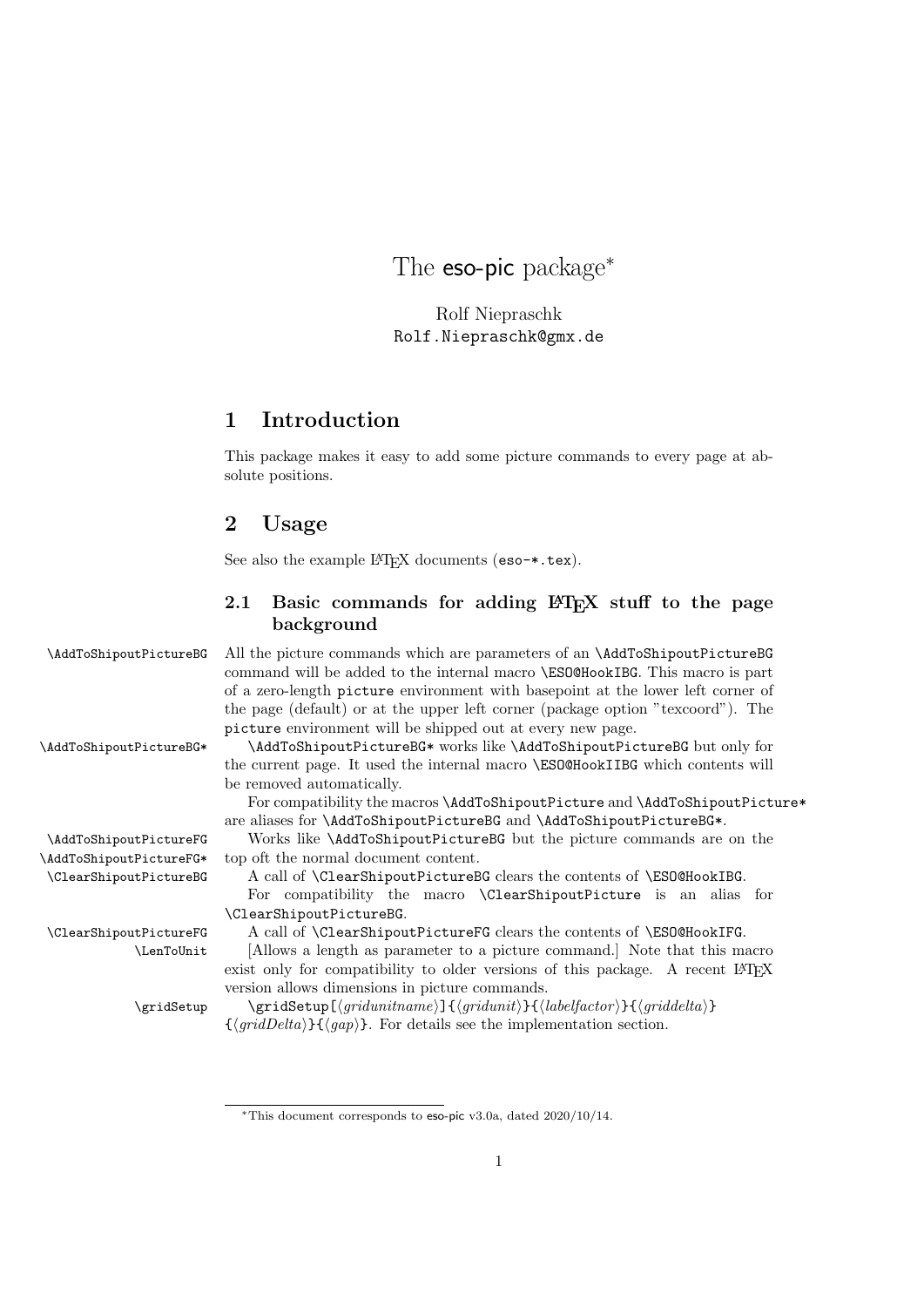\AtPageUpperLeft Helper macros for easier positioning on the page.

2.2 Package options

\AtPageLowerLeft \AtPageCenter \AtTextUpperLeft \AtTextLowerLeft \AtTextCenter \AtStockUpperLeft \AtStockLowerLeft \AtStockCenter

| Option       | Value                               | Comments                                    |
|--------------|-------------------------------------|---------------------------------------------|
| pscoord      | empty or <i>true</i> , <i>false</i> | The zero point of the coordinate system     |
|              |                                     | is the lower left corner of the page (the   |
|              |                                     | default).                                   |
| texcoord     | empty or <i>true</i> , <i>false</i> | The zero point of the coordinate system     |
|              |                                     | is the upper left corner of the page.       |
| grid         | empty or <i>true</i> , <i>false</i> | A grid is drawing; default: false.          |
| gridBG       | empty or <i>true</i> , <i>false</i> | Put the grid in the background; default:    |
|              |                                     | false.                                      |
| gridunit     | mm, in, bp, pt                      | Distance between gridlines are multiples    |
|              |                                     | of gridunit. default: mm.                   |
| gridcolor    | a valid color name                  | Color of the main gridlines; default:       |
|              |                                     | black                                       |
| subgridcolor | a valid color name                  | Color of the subgridlines; default: black.  |
| subgridstyle | solid or dotted                     | 'dotted' is very slow! default: solid.      |
| colorgrid    | empty or <i>true</i> , <i>false</i> | Shortcut for 'grid=true', 'gridcolor=red'   |
|              |                                     | and 'subgridcolor=green'; default: false.   |
| dvips        | empty or <i>true</i> , <i>false</i> | Is also true if the package option dvips is |
|              |                                     | used by color or graphics. If true package  |
|              |                                     | eepic is loaded for better performance of   |

dotted lines.

# 3 Implementation

# 3.1 The main functionality

|                  | \LenToUnit Only for compatibility                                                                  |
|------------------|----------------------------------------------------------------------------------------------------|
|                  | 1 \providecommand*\LenToUnit[1]{#1}                                                                |
|                  | 2 \newdimen\ES0@tempdima<br>3 \newdimen\ES0@tempdimb                                               |
| \ESO@isMEMOIR    | Support for the memoir class.                                                                      |
|                  | 4 \newcommand\ESO@isMEMOIR[2]{#2}<br>5\@ifclassloaded{memoir}{\renewcommand\ESO@isMEMOIR[2]{#1}}{} |
| \AtPageUpperLeft |                                                                                                    |
|                  | 6 \newcommand\AtPageUpperLeft[1]{%                                                                 |
|                  | \put(0,-\ES0@yoffsetI){#1}%<br>8 }                                                                 |
| \AtPageLowerLeft |                                                                                                    |
|                  | 9 \newcommand\AtPageLowerLeft[1]{\AtPageUpperLeft{%<br>$\put(0, -\pmb{\neq} \{ \#1 \} \}$<br>10    |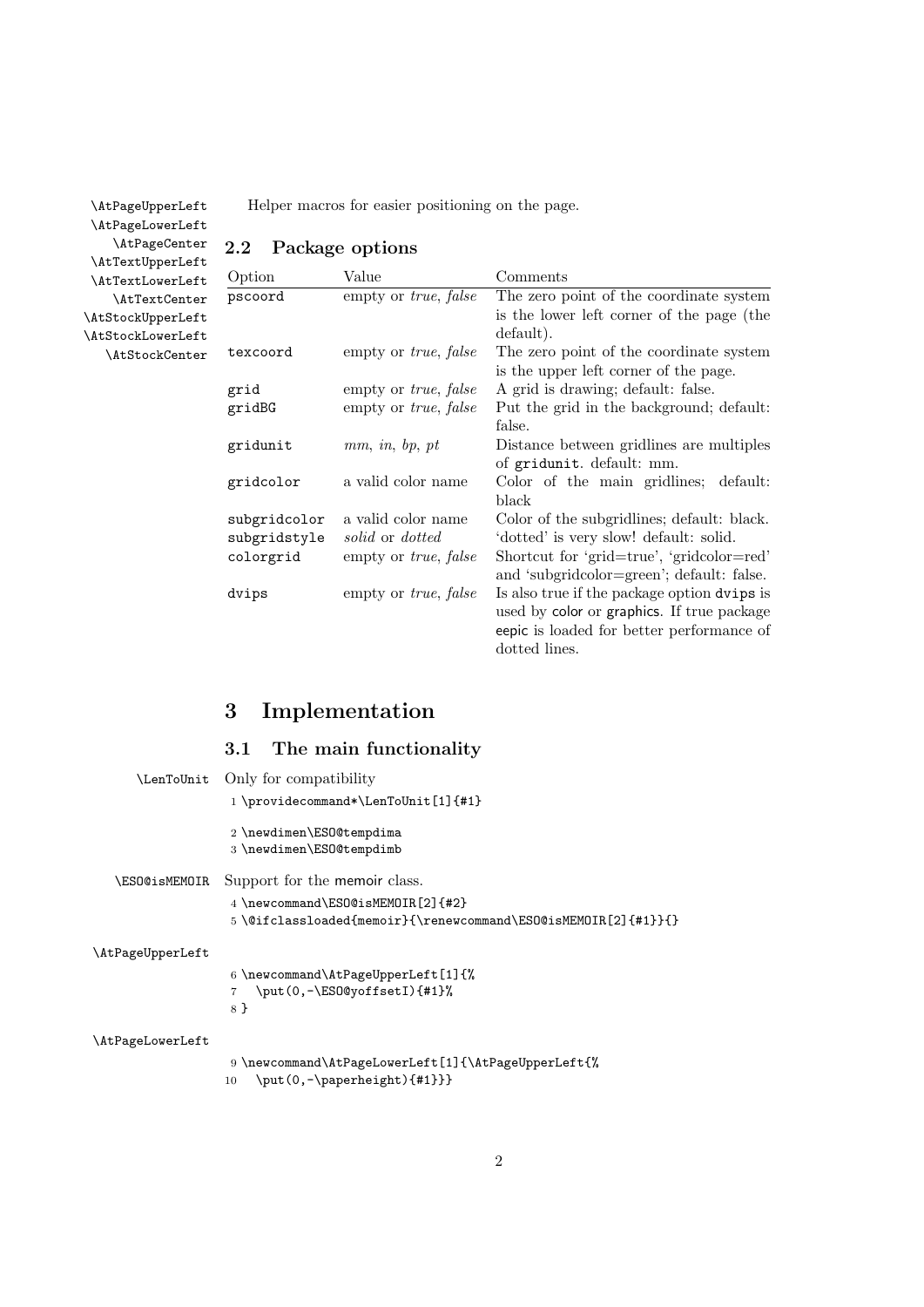\AtPageCenter

```
11 \newcommand\AtPageCenter[1]{\AtPageUpperLeft{%
12 \put(.5\paperwidth,-.5\paperheight){#1}}%
13 }
```
\AtStockLowerLeft

 \newcommand\AtStockLowerLeft{} \ESO@isMEMOIR{% \renewcommand\AtStockLowerLeft[1]{% \begingroup 18 \ESO@tempdima=-\stockwidth 19 \advance\ESO@tempdima\trimedge 20 \advance\ESO@tempdima\paperwidth 21 \if@twoside\ifodd\c@page\else 22 \ESO@tempdima=-\trimedge 23  $\ifmmode \text{if}_i\else$  \tilfi \ESO@tempdimb=-\stockheight 25 \advance\ESO@tempdimb\paperheight 26 \advance\ESO@tempdimb\trimtop<br>27 \AtPageLowerLeft{% \AtPageLowerLeft{% \put(\ESO@tempdima,\ESO@tempdimb){#1}% 29 }% \endgroup } }{% \let\AtStockLowerLeft=\AtPageLowerLeft }

\AtStockUpperLeft

```
35 \newcommand\AtStockUpperLeft{}
36 \ESO@isMEMOIR{%
37 \renewcommand\AtStockUpperLeft[1]{%
38 \AtStockLowerLeft{%
39 \put(0,\stockheight){#1}%
40 }%
41 }%
42 }{%
43 \let\AtStockUpperLeft=\AtPageUpperLeft
44 }
```
\AtStockCenter

```
45 \newcommand\AtStockCenter{}
46 \ESO@isMEMOIR{%
47 \renewcommand\AtStockCenter[1]{%
48 \AtStockLowerLeft{%
49 \put(.5\stockwidth,.5\stockheight){#1}%
50 }%
51 }%
52 }{%
53 \let\AtStockCenter=\AtPageCenter
54 }
```
\AtTextUpperLeft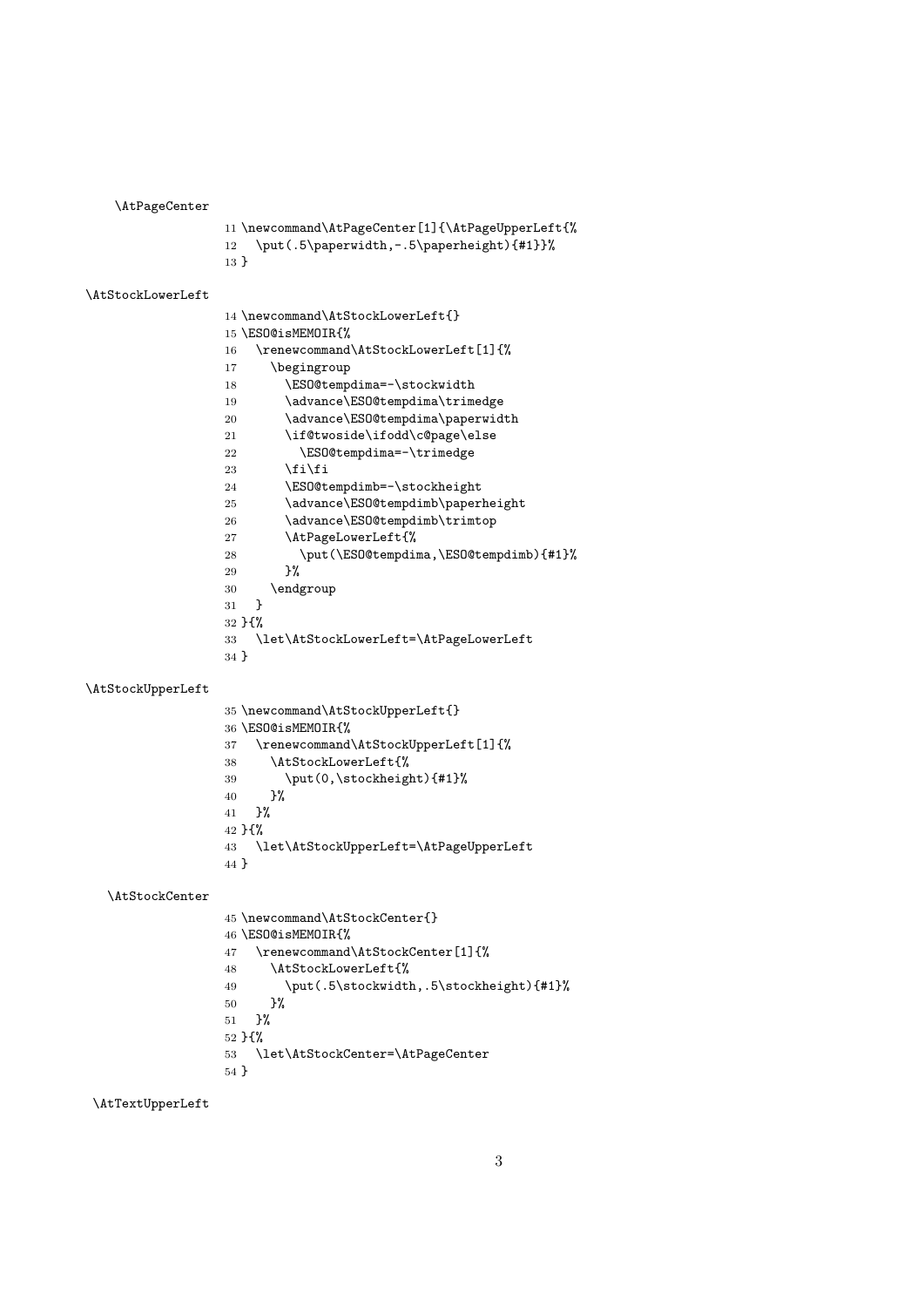55 \ESO@isMEMOIR{% 56 \newcommand\AtTextUpperLeft[1]{% 57 \begingroup 58 \ifodd\c@page 59 \ESO@tempdima=\spinemargin 60 \else 61 \ESO@tempdima=\paperwidth 62 \advance\ESO@tempdima-\textwidth 63 \advance\ESO@tempdima-\spinemargin 64 \fi 65 \ESO@tempdimb=-\uppermargin 66 \AtPageUpperLeft{% 67 \put(\ESO@tempdima,\ESO@tempdimb){#1}% 68 }% 69  $\end{group}$ <br>70 }  $70 \,$ 71 }{% 72 \newcommand\AtTextUpperLeft[1]{% 73 \begingroup 74 \ESO@tempdima=1in\relax 75 \if@twoside 76 \ifodd\c@page 77 \advance\ESO@tempdima\oddsidemargin 78 \else 79 \advance\ESO@tempdima\evensidemargin 80  $\setminus$ fi 81 \else 82 \advance\ESO@tempdima\oddsidemargin  $83 \overline{\phantom{a}}$  \fi 84 \ESO@tempdimb=-1in\relax 85 \advance\ESO@tempdimb-\topmargin 86 \advance\ESO@tempdimb-\headheight 87 \advance\ESO@tempdimb-\headsep 88 \AtPageUpperLeft{% 89 \put(\ESO@tempdima,\ESO@tempdimb){#1}% 90 }% 91 \endgroup 92 } 93 } \AtTextLowerLeft 94 \newcommand\AtTextLowerLeft[1]{\AtTextUpperLeft{% 95 \put(0,-\textheight){#1}}} \AtTextCenter 96 \newcommand\AtTextCenter[1]{\AtTextUpperLeft{% 97 \put(.5\textwidth,-.5\textheight){#1}}} \ESO@HookIBG \ESO@HookIIBG \ESO@HookIIIBG \ESO@HookIFG 100 \newcommand{\ESO@HookIIIBG}{} \ESO@HookIIFG 101 \newcommand{\ESO@HookIFG}{} \ESO@HookIIIFG 102 \newcommand{\ESO@HookIIFG}{} 98 \newcommand{\ESO@HookIBG}{} 99 \newcommand{\ESO@HookIIBG}{}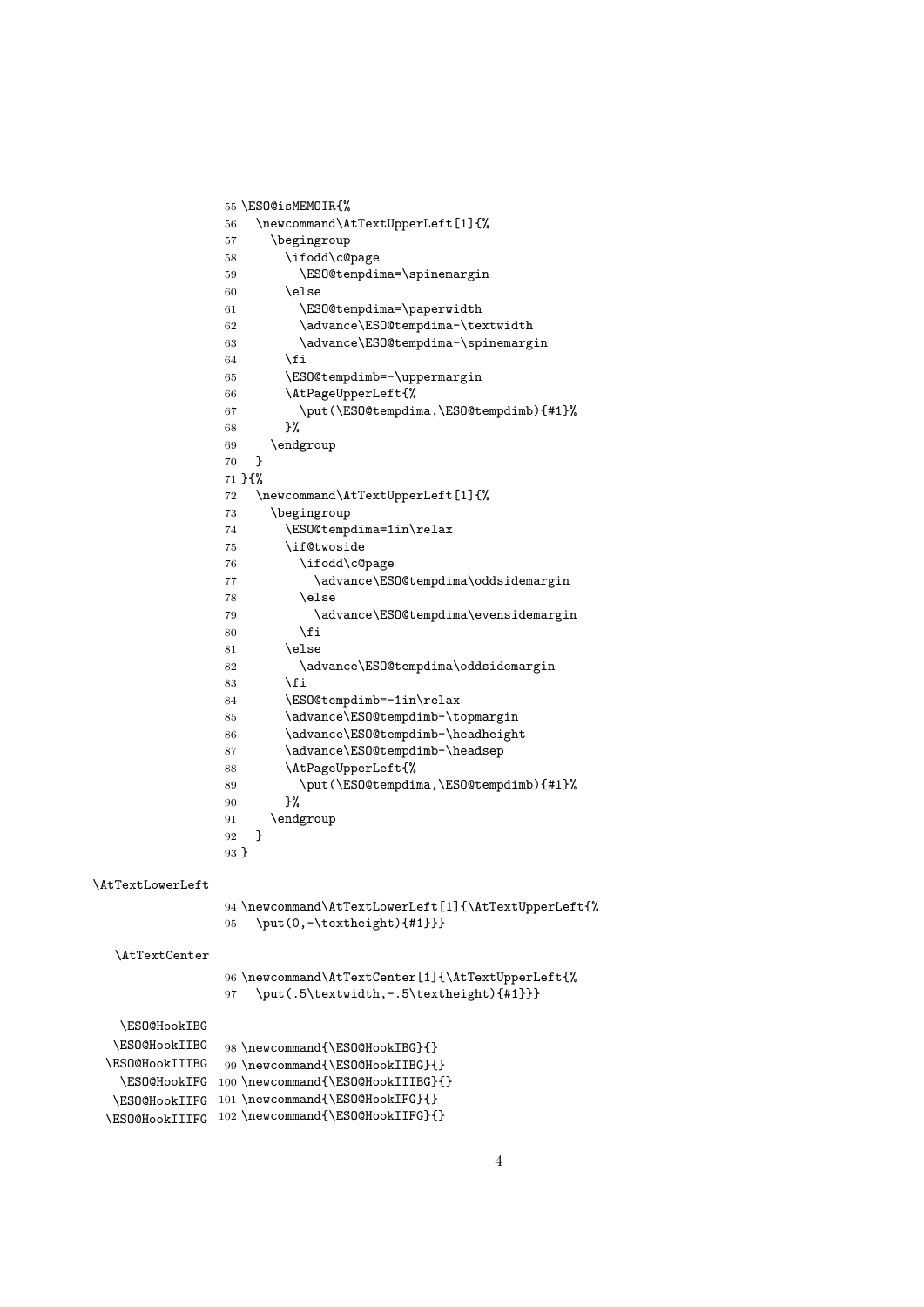```
103 \newcommand{\ESO@HookIIIFG}{}
                      104 \newcommand{\ESO@HookI}{}
                      105 \newcommand{\ESO@HookII}{}
                      106 \newcommand{\ESO@HookIII}{}
                      107 \let\ESO@HookI=\ESO@HookIBG
                      108 \let\ESO@HookII=\ESO@HookIIBG
                      109 \let\ESO@HookIII=\ESO@HookIIIBG
\AddToShipoutPictureBG
\AddToShipoutPictureFG 110 \newcommand{\AddToShipoutPictureBG}{%
                      111 \@ifstar{\g@addto@macro\ESO@HookIIBG}{\g@addto@macro\ESO@HookIBG}}
                      112 \newcommand{\AddToShipoutPicture}{}
                      113 \let\AddToShipoutPicture=\AddToShipoutPictureBG
\AddToShipoutPictureFG
                      114 \newcommand{\AddToShipoutPictureFG}{%
                      115 \@ifstar{\g@addto@macro\ESO@HookIIFG}{\g@addto@macro\ESO@HookIFG}}
\ClearShipoutPictureBG
  \ClearShipoutPicture
116 \newcommand{\ClearShipoutPictureBG}{\global\let\ESO@HookIBG\@empty}
\ClearShipoutPictureFG
117 \newcommand{\ClearShipoutPicture}{}
                      118 \let\ClearShipoutPicture=\ClearShipoutPictureBG
                      119 \newcommand{\ClearShipoutPictureFG}{\global\let\ESO@HookIFG\@empty}
                      120 \ESO@isMEMOIR{%
                      121 \newcommand*\ESO@MEMOIR@corr{%
                      122 \ESO@tempdima=-\trimedge
                      123 \advance\ESO@tempdima-\paperwidth
                      124 \advance\ESO@tempdima\stockwidth
                      125 \if@twoside\ifodd\c@page\else
                      126 \advance\ESO@tempdima2\trimedge
                      127 \advance\ESO@tempdima\paperwidth
                      128 \advance\ESO@tempdima-\stockwidth
                      129 \fi\fi
                      130 \ESO@tempdimb=\ESO@yoffsetI
                      131 \advance\ESO@tempdimb-\trimtop
                      132 }
                      133 \nointerlineskip
                      134 \AddToHook{shipout/background}{%
                      135 \ESO@MEMOIR@corr
                      136 \put(\ESO@tempdima,\ESO@tempdimb){%
                      137 \ESO@HookIIIBG\ESO@HookIBG\ESO@HookIIBG
                      138 \global\let\ESO@HookIIBG\@empty
                      139 }%
                      140 \frac{1}{2}141 \AddToHook{shipout/foreground}{%
                      142 \ESO@MEMOIR@corr
                      143 \put(\ESO@tempdima,\ESO@tempdimb){%
                      144 \ESO@HookIFG\ESO@HookIIFG\ESO@HookIIIFG
                      145 \global\let\ESO@HookIIFG\@empty
                      146 }%
                      147 }%
                      148 }{%
```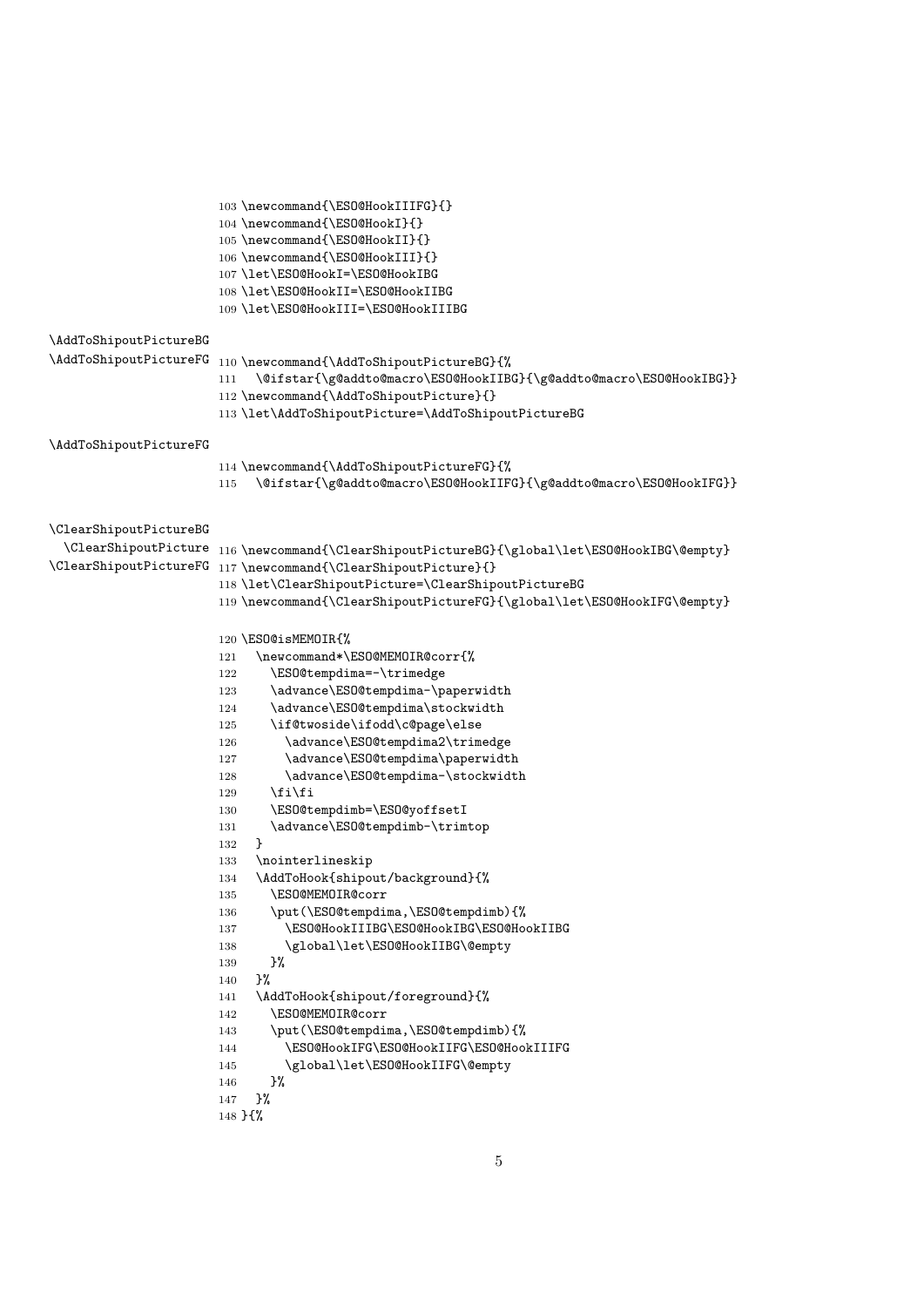```
149 \nointerlineskip
150 \AddToHook{shipout/background}{%
151 \put(0,\ESO@yoffsetI){%
152 \ESO@HookIIIBG\ESO@HookIBG\ESO@HookIIBG
153 \global\let\ESO@HookIIBG\@empty
154 }%
155 }%
156 \AddToHook{shipout/foreground}{%
157 \put(0,\ESO@yoffsetI){%
158 \ESO@HookIFG\ESO@HookIIFG\ESO@HookIIIFG
159 \global\let\ESO@HookIIFG\@empty
160 } ?
161 }%
162 }
```
### 3.2 The background grid

\RequirePackage{keyval}

```
Initialising some macros
164 \newif\ifESO@dvips\ESO@dvipsfalse \newif\ifESO@grid\ESO@gridfalse
165 \newif\ifESO@texcoord\ESO@texcoordfalse \newif\ifESO@gridBG\ESO@gridBGfalse
166 \newcommand*\ESO@gridunitname{}
167 \newcommand*\ESO@gridunit{}
168 \newcommand*\ESO@labelfactor{}
169 \newcommand*\ESO@griddelta{}\newcommand*\ESO@griddeltaY{}
170 \newcommand*\ESO@gridDelta{}\newcommand*\ESO@gridDeltaY{}
171 \newcommand*\ESO@gridcolor{}
172 \newcommand*\ESO@subgridcolor{}
173 \newcommand*\ESO@subgridstyle{dotted}% ???
174 \newcommand*\ESO@gap{}
175 \newcommand*\ESO@yoffsetI{}\newcommand*\ESO@yoffsetII{}
176 \newcommand*\ESO@gridlines{\thinlines}
177 \newcommand*\ESO@subgridlines{\thinlines}
178 \newcommand*\ESO@hline[1]{\ESO@subgridlines\line(1,0){#1}}
179 \newcommand*\ESO@vline[1]{\ESO@subgridlines\line(0,1){#1}}
180 \newcommand*\ESO@Hline[1]{\ESO@gridlines\line(1,0){#1}}
181 \newcommand*\ESO@Vline[1]{\ESO@gridlines\line(0,1){#1}}
182 \newcommand\ESO@fcolorbox[3]{\fbox{#3}}
183 \newcommand\ESO@color[1]{}
184 \newcommand\ESO@colorbox[2]{%
185 \begingroup
186 \fboxrule=\z@\fbox{#2}%
187 \endgroup
188 }
189 \newcommand\gridSetup[6][]{%
190 \edef\ESO@gridunitname{#1}\edef\ESO@gridunit{#2}
191 \edef\ESO@labelfactor{#3}\edef\ESO@griddelta{#4}
```

```
192 \edef\ESO@gridDelta{#5}\edef\ESO@gap{#6}}
```

```
All the key-value options
```
\gridSetup

```
193 \define@key{ESO}{texcoord}[true]{\csname ESO@texcoord#1\endcsname}
194 \define@key{ESO}{pscoord}[true]{\csname @tempswa#1\endcsname
```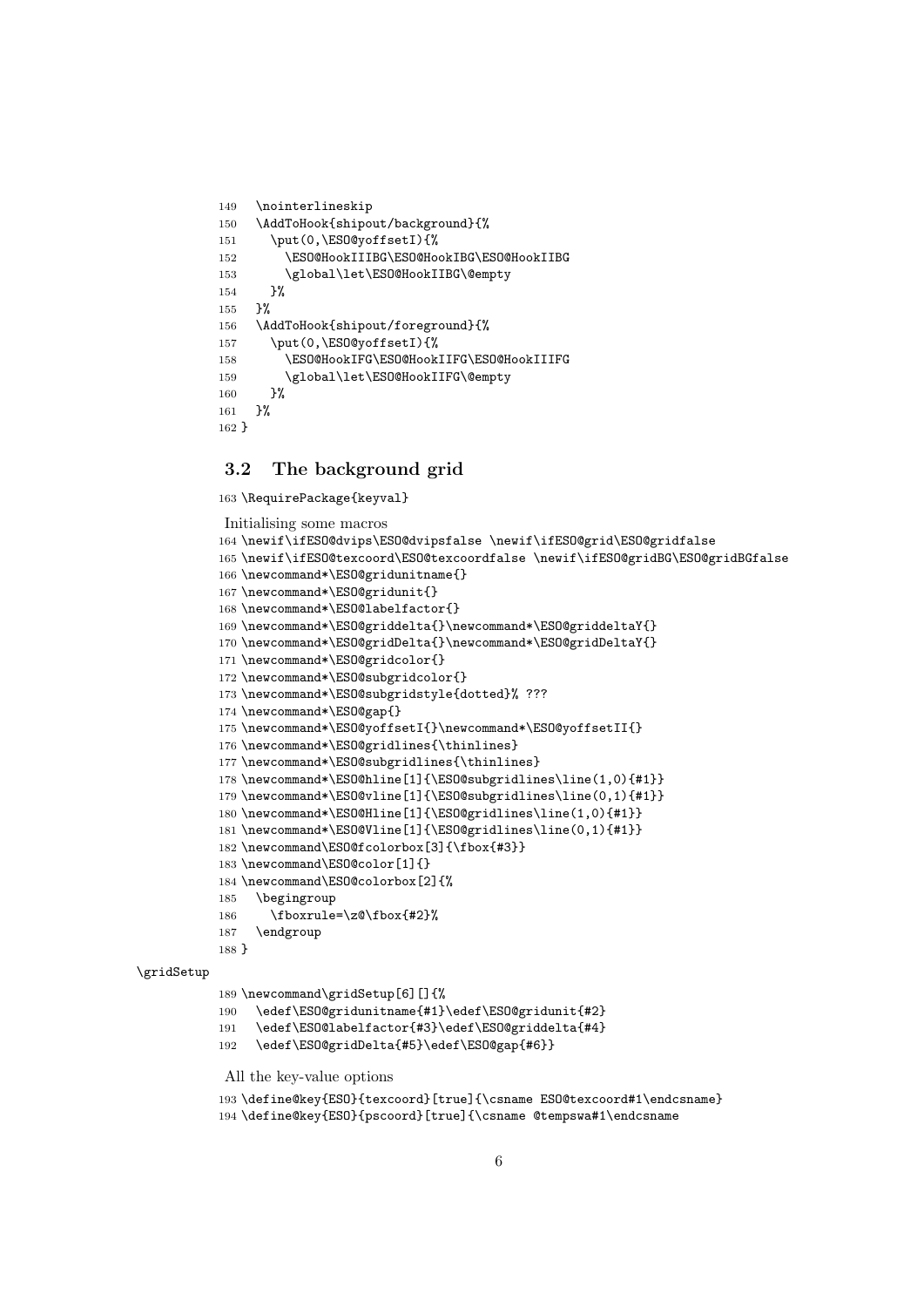```
195 \if@tempswa\ESO@texcoordfalse\else\ESO@texcoordtrue\fi}
                       196 \define@key{ESO}{dvips}[true]{\csname ESO@dvips#1\endcsname}
                       197 \define@key{ESO}{grid}[true]{\csname ESO@grid#1\endcsname
                       198 \setkeys{ESO}{gridcolor=black,subgridcolor=black}}
                       199 \define@key{ESO}{gridBG}[true]{\csname ESO@gridBG#1\endcsname}
                       200 \define@key{ESO}{colorgrid}[true]{\csname ESO@grid#1\endcsname
                       201 \setkeys{ESO}{gridcolor=red,subgridcolor=green}}
                       202 \define@key{ESO}{gridcolor}{\def\ESO@gridcolor{#1}}
                       203 \define@key{ESO}{subgridcolor}{\def\ESO@subgridcolor{#1}}
                       204 \define@key{ESO}{subgridstyle}{\def\ESO@subgridstyle{#1}}%
                       205 \define@key{ESO}{gridunit}{%
                       206 \def\@tempa{#1}
                       207 \def\@tempb{bp}
                       208 \ifx\@tempa\@tempb
                       209 \gridSetup[\@tempa]{1bp}{1}{10}{50}{2}
                       210 \else
                       211 \def\@tempb{pt}
                       212 \ifx\@tempa\@tempb
                       213 \gridSetup[\@tempa]{\p@}{1}{10}{50}{2}
                       214 \leq \leq \leq215 \def\@tempb{in}
                       216 \ifx\@tempa\@tempb
                       217 \gridSetup[\@tempa]{.1in}{.1}{2}{10}{.5}
                       218 \else
                       219 \gridSetup[mm]{1mm}{1}{5}{20}{1}
                       220 \setminusfi
                       221 \fi
                       222 \ifmmode \overline{222}\else \times 222 \times 222 \times \ifmmode \overline{222}\else response \ifmmode \overline{222}\else response \fi223 }
                       224 \setkeys{ESO}{subgridstyle=solid,pscoord=true,gridunit=mm}
                       225 \providecommand*\@classoptionslist{}
\ProcessOptionsWithKV This macro can process package options using 'key=value' syntax.
                       226 \def\ProcessOptionsWithKV#1{%
                       227 \let\@tempc\@empty
                       228 \@for\CurrentOption:=\@classoptionslist\do{%
                       229 \@ifundefined{KV@#1@\CurrentOption}%
                       230 {}{\edef\@tempc{\@tempc,\CurrentOption,}}}%
                       231 \edef\@tempc{%
                       232 \noexpand\setkeys{#1}{\@tempc\@ptionlist{\@currname.\@currext}}}%
                       233 \@tempc
                       234 \AtEndOfPackage{\let\@unprocessedoptions\relax}}%
                       235 \ProcessOptionsWithKV{ESO}%
              \EpsilonSO@div Divides length #1 by #2 \times \ESO@gridunit and adds one. Result is in \Phi \etempcnta.
                       236 \newcommand\ESO@div[2]{%
                       237 \ESO@tempdima=#1\relax\ESO@tempdimb=\ESO@gridunit\relax
                       238 \ESO@tempdimb=#2\ESO@tempdimb\divide\ESO@tempdima by \ESO@tempdimb
                       239 \@tempcnta\ESO@tempdima\advance\@tempcnta\@ne}
                       240 \@ifundefined{colorbox}{%
```

```
241 \IfFileExists{xcolor.sty}{\RequirePackage{xcolor}}%
```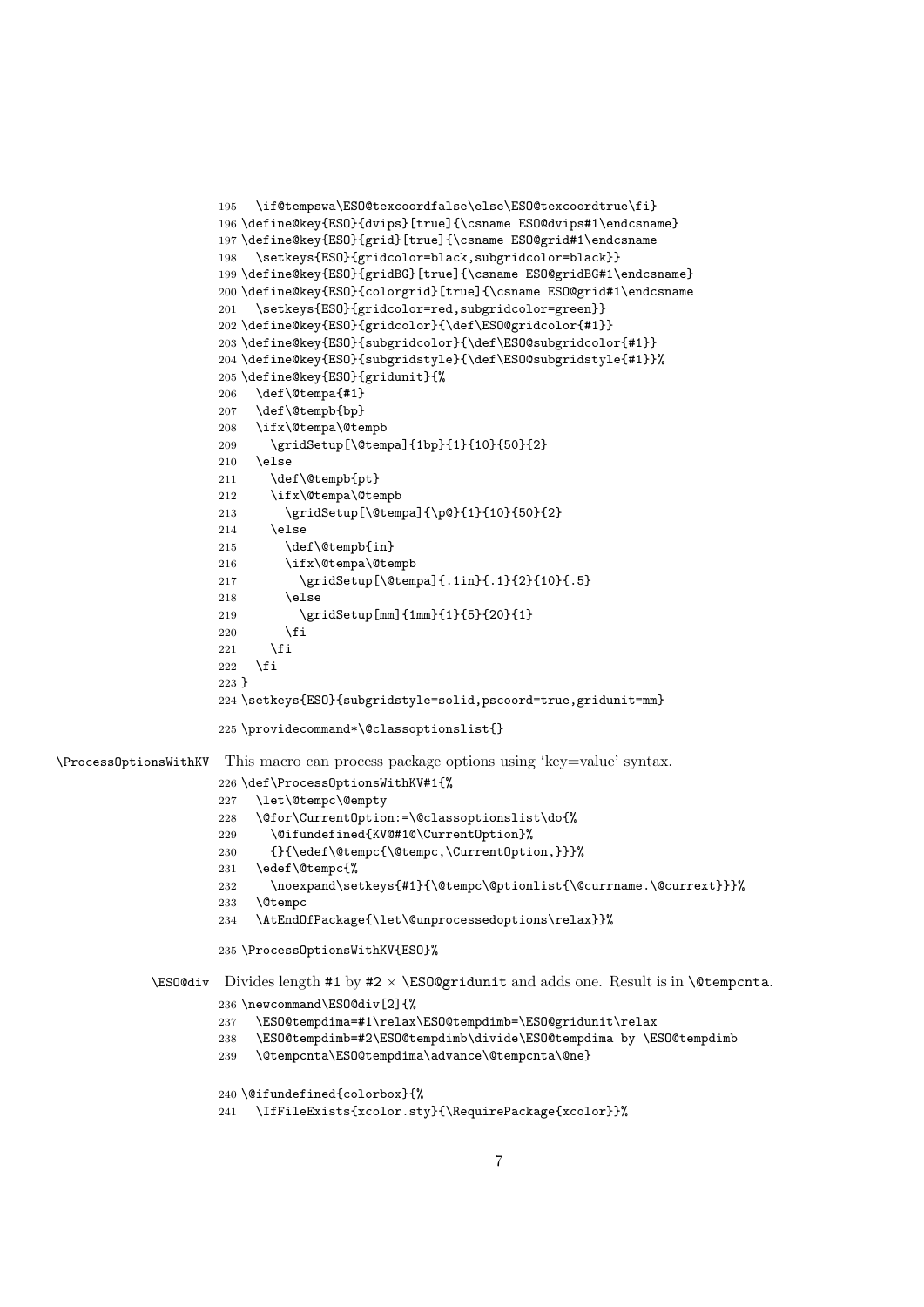```
242 {\RequirePackage{color}}%
243 }{}%
244 \let\ESO@color=\color
245 \renewcommand\ESO@colorbox[2]{%
246 \begingroup
247 \fboxsep=.4ex %
248 \colorbox{#1}{#2}%
249 \endgroup
250 }
251 \renewcommand\ESO@fcolorbox[3]{%
252 \begingroup
253 \fboxsep=.5ex %
254 \fcolorbox{#1}{#2}{#3}%
255 \endgroup
256 }
257 \AtBeginDocument{%
258 \ESO@dvipsfalse
259 \@ifundefined{Gin@driver}{}%
260 {%
261 \ifx\Gin@driver\@empty\else%
262 \filename@parse{\Gin@driver}\def\reserved@a{dvips}%
263 \ifx\filename@base\reserved@a\ESO@dvipstrue\fi
264 \fi
265 }%
266 \ifESO@dvips\def\@tempb{eepic}\else\def\@tempb{epic}\fi
267 \def\@tempa{dotted}%\def\ESO@gap{6\@wholewidth}%
268 \ifx\@tempa\ESO@subgridstyle
269 \IfFileExists{\@tempb.sty}%
270 {%
271 \RequirePackage{\@tempb}
272 \renewcommand*\ESO@hline[1]{\ESO@subgridlines\dottedline{\ESO@gap}%
273 (0,0)(##1,0)274 \renewcommand*\ESO@vline[1]{\ESO@subgridlines\dottedline{\ESO@gap}%
275 (0,0)(0,##1)}
276 }{}
277 \else
278 \ifx\ESO@gridcolor\ESO@subgridcolor
279 \renewcommand*\ESO@gridlines{\thicklines}
280 \forallfi
281 \fi
282 }
283 \ifESO@texcoord
284 \def\ESO@yoffsetI{\z@}\def\ESO@yoffsetII{-\paperheight}
285 \edef\ESO@griddeltaY{-\ESO@griddelta}\edef\ESO@gridDeltaY{-\ESO@gridDelta}
286 \else
287 \def\ESO@yoffsetI{-\paperheight}\def\ESO@yoffsetII{\z@}
288 \edef\ESO@griddeltaY{\ESO@griddelta}\edef\ESO@gridDeltaY{\ESO@gridDelta}
289 \fi
```
#### \ESO@gridpicture

 \newcommand\ESO@gridpicture{% \begingroup

- 292 \setlength\unitlength{\ESO@gridunit}%
- \ESO@color{\ESO@subgridcolor}%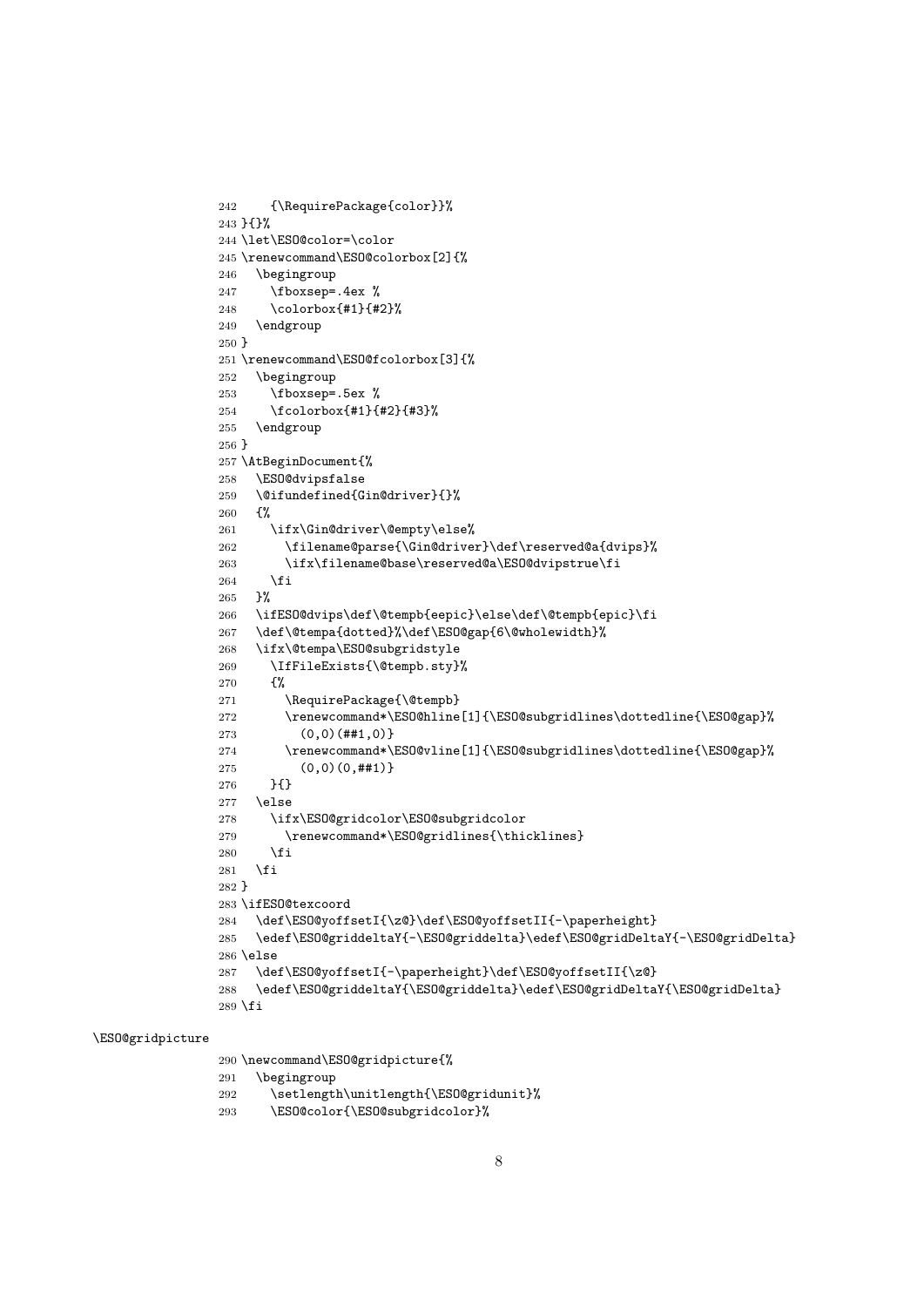```
— horizontal subgrid lines —
294 \ESO@div{\paperheight}{\ESO@griddelta}%
295 \multiput(0,0)(0,\ESO@griddeltaY){\@tempcnta}%
296 {\ESO@hline{\paperwidth}}%
— vertical subgrid lines —
297 \ESO@div{\paperwidth}{\ESO@griddelta}%
298 \multiput(0,\ESO@yoffsetII)(\ESO@griddelta,0){\@tempcnta}%
299 {\ESO@vline{\paperheight}}%
300 \ESO@color{\ESO@gridcolor}%
 — horizontal grid lines —
301 \ESO@div{\paperheight}{\ESO@gridDelta}%
302 \multiput(0,0)(0,\ESO@gridDeltaY){\@tempcnta}%
303 {\ESO@Hline{\paperwidth}}%
— vertical grid lines —
304 \ESO@div{\paperwidth}{\ESO@gridDelta}%
305 \multiput(0,\ESO@yoffsetII)(\ESO@gridDelta,0){\@tempcnta}%
306 {\ESO@Vline{\paperheight}}%
 - horizontal numbers
307 \fontsize{10}{12}\normalfont%
308 \ESO@div{\paperwidth}{\ESO@gridDelta}%
309 \multiput(0,\ESO@gridDeltaY)(\ESO@gridDelta,0){\@tempcnta}{%
310 \@tempcntb=\@tempcnta\advance\@tempcntb-\@multicnt
311 \ifnum\@tempcntb>1\relax
312 \multiply\@tempcntb by \ESO@gridDelta\relax
313 \ESO@tempdima=\@tempcntb sp\ESO@tempdima=\ESO@labelfactor\ESO@tempdima
314 \@tempcntb=\ESO@tempdima%
315 \makebox(0,0)[c]{\ESO@colorbox{white}{\the\@tempcntb}}%
316 \{f_i\}%
- vertical numbers
317 \ifx\ESO@gridunitname\@empty\def\@tempa{0}\else\def\@tempa{1}\fi
318 \ESO@div{\paperheight}{\ESO@gridDelta}%
319 \multiput(\ESO@gridDelta,0)(0,\ESO@gridDeltaY){\@tempcnta}{%
320 \@tempcntb=\@tempcnta\advance\@tempcntb-\@multicnt%
321 \ifnum\@tempcntb>\@tempa\relax
322 \multiply\@tempcntb by \ESO@gridDelta\relax%
323 \ESO@tempdima=\@tempcntb sp\ESO@tempdima=\ESO@labelfactor\ESO@tempdima
324 \@tempcntb=\ESO@tempdima
325 \makebox(0,0)[c]{\ESO@colorbox{white}{\the\@tempcntb}}%
326 \fi<br>327 }%
327— the unit label —
328 \ifx\ESO@gridunitname\@empty\else
329 \thicklines\fboxrule=\@wholewidth
330 \put(\ESO@gridDelta,\ESO@gridDeltaY){\makebox(0,0)[c]{%
331 \ESO@fcolorbox{\ESO@gridcolor}{white}{%
332 \textbf{\ESO@gridunitname}}}}%
333 \fi
334 \normalcolor%
335 \endgroup
336 }
```

```
9
```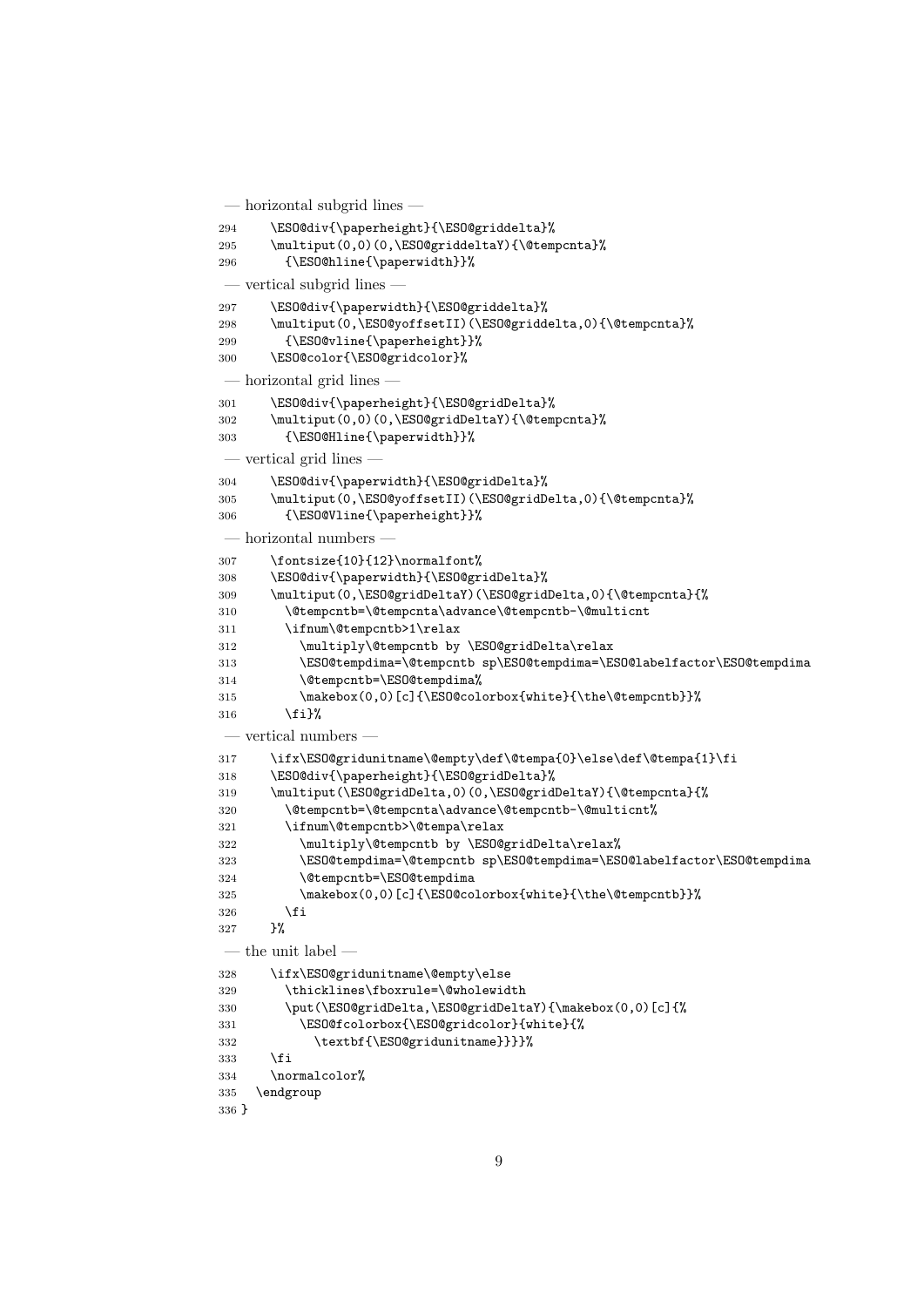Add the grid to the shipout picture (\ESO@HookIIIFG or \ESO@HookIIIBG) is independed from the user commands \AddToShipoutPictureBG and \AddToShipoutPictureBG\*).

```
337 \ifESO@grid
338 \ifESO@gridBG
339 \g@addto@macro\ESO@HookIIIBG{\ESO@gridpicture}%
340 \else
341 \g@addto@macro\ESO@HookIIIFG{\ESO@gridpicture}%
342 \fi
343 \fi
```
# Change History

| v0.4                                     | added.<br>.<br>-9                                 |  |
|------------------------------------------|---------------------------------------------------|--|
| General: Initial version<br>1            | v1.1b                                             |  |
| v0.5                                     | General: New command                              |  |
| General: Some bug corrections<br>- 1     | \AtPageLowerLeft  1                               |  |
| v0.6                                     | New package options "texcoord"                    |  |
| General: Some corrections for            | and " $pscore" \dots \dots \dots \dots$<br>-1     |  |
| compatibility with the html              | v1.1c                                             |  |
| package suggested by Ross                | General: Remove the                               |  |
| Moore and a licence note $\dots$ 1       | disadvantageous check of                          |  |
| v0.7                                     | 'pdfTeX'. Now using with                          |  |
| General: New command                     | XeI <sup>A</sup> TEX should be possible.<br>. . 7 |  |
| \AddToShipoutPicture*<br>. 1             | v2.0a                                             |  |
| v1.0                                     | \AtStockCenter: New<br>3                          |  |
| General: New commands                    | \AtStockLowerLeft: New<br>3                       |  |
| \LenToUnit,                              | 3<br>\AtStockUpperLeft: New                       |  |
| \AtPageUpperLeft,                        | \AtTextUpperLeft: Works now for                   |  |
| \AtPageCenter,                           | class memoir<br>3                                 |  |
| \AtTextUpperLeft, and                    | General: Better test of color/xcolor<br>7         |  |
| \AtTextCenter.<br>-1                     | v2.0 <sub>b</sub>                                 |  |
| v1.0a                                    | \AddToShipoutPictureFG: New                       |  |
|                                          |                                                   |  |
| \ClearShipoutPictureFG:                  | command                                           |  |
| Changed \let to \global\let              | \AddToShipoutPictureFG  5                         |  |
| (suggested by Alberto Lusiani).<br>5     | v2.0c                                             |  |
| v1.0c                                    | General: bugfix for memoir class                  |  |
| General: New command                     | (reported by YI Hoze) $\dots \dots 5$             |  |
| \AtTextLowerLeft and                     | $_{\rm v2.0d}$                                    |  |
| corrections to                           | General: grid should be in                        |  |
| \AtTextUpperLeft.  1                     | foreground $\ldots \ldots \ldots \ldots 10$       |  |
| v1.0d                                    | Improved color commands  7                        |  |
| \LenToUnit: Using                        | v2.0e                                             |  |
| \providecommand instead of               |                                                   |  |
| \newcommand for \LenToUnit<br>$\ldots$ 2 | \AtTextUpperLeft: Wrong<br>horizontal position in |  |
| v1.1                                     | one-column mode $\dots\dots\dots$ 3               |  |
| General: New commands and                | v2.0f                                             |  |
| package options for background           | \LenToUnit: Changed definition                    |  |
|                                          | for better compatibility with                     |  |
| v1.1a                                    | package curve2e suggested by                      |  |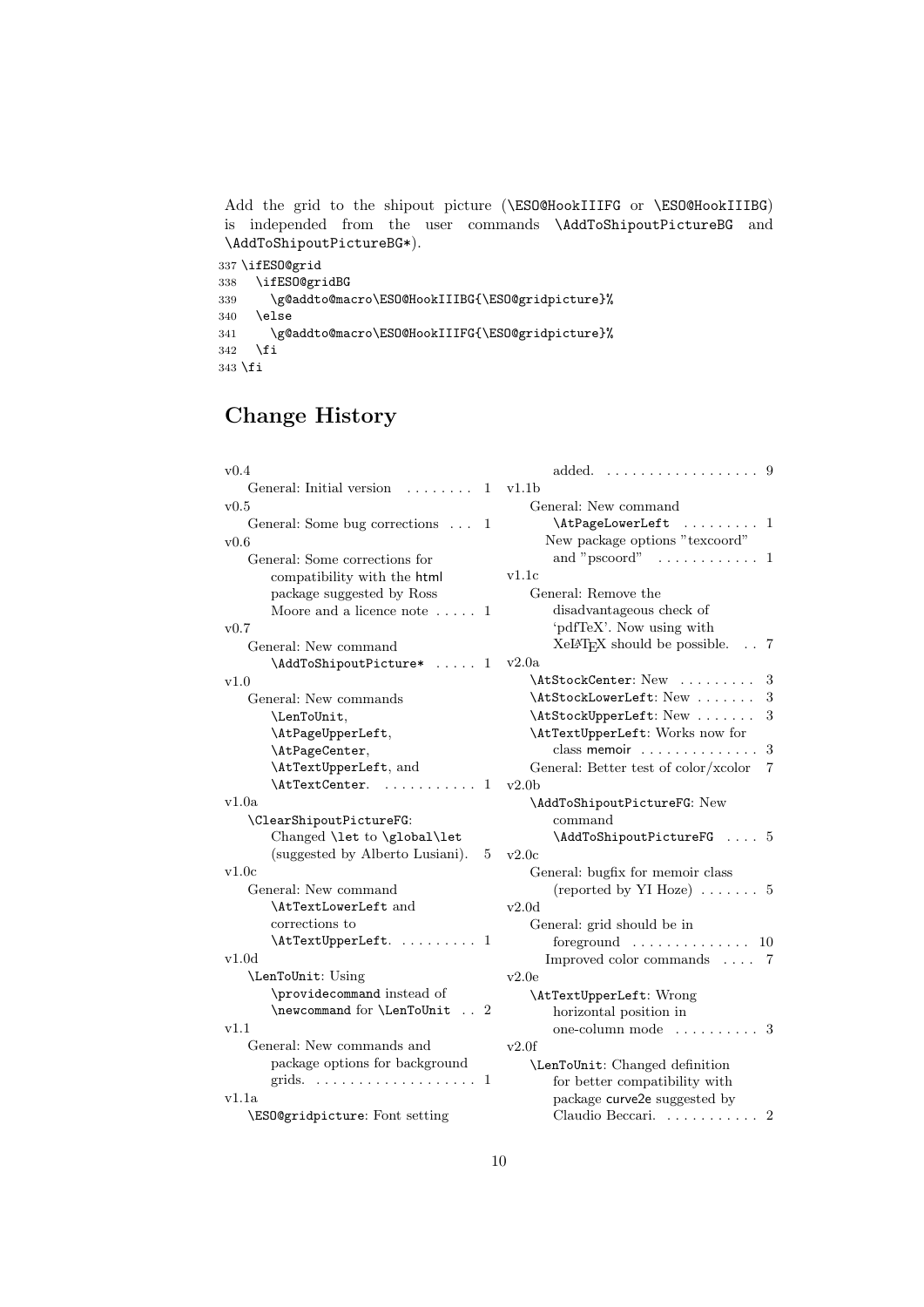| v2.0g                                                                  | v2.0h                                                                                        |               |
|------------------------------------------------------------------------|----------------------------------------------------------------------------------------------|---------------|
| General: Foreground/background<br>New \ifES0@gridBG for                | General: <i><u>Colassoptionslist must</u></i><br>not be $\texttt{relax} \dots \dots \dots 7$ |               |
| foreground/background grid. $\ldots$ 6<br>New macro \ESO@HookIIIFG for | v3.0a<br>\LenToUnit: No more used. (RN).                                                     | $\mathcal{D}$ |
| New option 'gridBG' $6$                                                | General: LaTeX's shipout hooks<br>instead of 'atbegshi' $(RN)$ 5                             |               |

# Index

Numbers written in italic refer to the page where the corresponding entry is described; numbers underlined refer to the code line of the definition; numbers in roman refer to the code lines where the entry is used.

| Symbols                                      | \AddToShipoutPictureBG                         | \ClearShipoutPictureBG                                          |
|----------------------------------------------|------------------------------------------------|-----------------------------------------------------------------|
| \@classoptionslist.                          | 1, 110<br>.                                    | 1, 116<br>$\mathbb{R}^d$ . The set of the set of $\mathbb{R}^d$ |
| $\ldots \ldots 225, 228$                     | \AddToShipoutPictureBG*                        | \ClearShipoutPictureFG                                          |
| $\text{Ccurrest} \dots \dots \dots 232$      | . <i>1</i>                                     | $\cdots \cdots \cdots 1, 116$                                   |
| $\text{C}$ currname  232                     | \AddToShipoutPictureFG                         | $\cdot$ 244                                                     |
| \@empty 116, 119, 138,                       | $\ldots$ $1, \underline{110}, \underline{114}$ | $\cdot$ $\cdot$ 248                                             |
| 145, 153, 159,                               | \AddToShipoutPictureFG*                        | \csname  193, 194,                                              |
| 227, 261, 317, 328                           | . 1                                            | 196, 197, 199, 200                                              |
| $\sqrt{\mathsf{Qfor}}$ 228                   | \advance 19, 20, 25, 26,                       | \Current0ption 228-230                                          |
| $\text{Qifclassloaded} \dots 5$              | 62, 63, 77, 79,                                |                                                                 |
| $\text{Qifstar} \dots 111, 115$              | $82, 85-87, 123,$                              | D                                                               |
| $\left\{ \bullet \right\}$                   | $124, 126-128,$                                | \def $\ldots$ 202-204, 206,                                     |
| $\ldots$ 229, 240, 259                       | 131, 239, 310, 320                             | 207, 211,<br>215,                                               |
| $\text{Comultient} \dots 310, 320$           | \AtBeginDocument  257                          | 226, 262,<br>266,                                               |
| $\{\mathsf{One}\ \dots\ \dots\ \dots\ 239\}$ | $\verb+\AtEndOfPackage + \dots 234+$           | 267, 284, 287, 317                                              |
| $\Diamond$ ptionlist  232                    | $\Lambda tPageCenter$ . 2, 11, 53              | $\define@key \dots$<br>193,                                     |
| $\text{Vetempa} \dots \dots 206,$            | \AtPageLowerLeft                               | 194, 196, 197,                                                  |
| 208, 209,<br>212,                            | $\ldots$ 2, <u>9</u> , 27, 33                  | $199, 200, 202 - 205$                                           |
| 213, 216, 217,                               | \AtPageUpperLeft 2,                            | $\div$ ivide  238                                               |
| 267, 268, 317, 321                           | 6, 9, 11, 43, 66, 88                           | $\{do \dots \dots \dots \dots \ 228$                            |
| \@tempb  207, 208,                           | $\Lambda tStockCenter \ldots 2, 45$            | $\delta$ 272, 274                                               |
| 211, 212, 215,                               | \AtStockLowerLeft<br>$\ddot{\phantom{a}}$      |                                                                 |
| 216, 266, 269, 271                           | $\ldots$ 2, 14, 38, 48                         | E                                                               |
| \@tempc  227, 230-233                        | \AtStockUpperLeft 2, 35                        | $\text{led} 190-192,$                                           |
| $\text{Utempenta}$ 239, 295,                 | $\text{AtTextCenter} \ldots 2, 96$             | 230, 231, 285, 288                                              |
| 298, 302, 305,                               | $\texttt{AttLowerLeft}$ . 2, 94                | \else $21, 60,$                                                 |
| 309, 310, 319, 320                           | \AtTextUpperLeft                               | 78, 81, 125, 195,                                               |
| \@tempcntb                                   | $\ldots$ 2, $\underline{55}$ , 94, 96          | 210, 214, 218,                                                  |
| $.310-315,320-325$                           |                                                | 261, 266, 277,                                                  |
| \@unprocessedoptions                         | в                                              | 286, 317, 328, 340                                              |
| . 234                                        | $\begin{bmatrix}$ \begingroup 17, 57, 73,      | $\end{math}$ (endcsname 193, 194,                               |
| \@wholewidth  267, 329                       | 185, 246, 252, 291                             | 196, 197, 199, 200                                              |
|                                              |                                                | $\begin{bmatrix} 30, 69, 91, \end{bmatrix}$                     |
| $\mathbf{A}$                                 | C                                              | $187,\ 249,\ 255,\ 335$                                         |
| \AddToHook                                   |                                                | \ESO@color                                                      |
|                                              | . 134, 141, 150, 156 \c@page 21, 58, 76, 125   | .183, 244, 293, 300                                             |
| \AddToShipoutPicture                         | \ClearShipoutPicture                           | \ESO@colorbox                                                   |
| $\ldots \ldots 112, 113$                     | . <u>116</u>                                   | .184, 245, 315, 325                                             |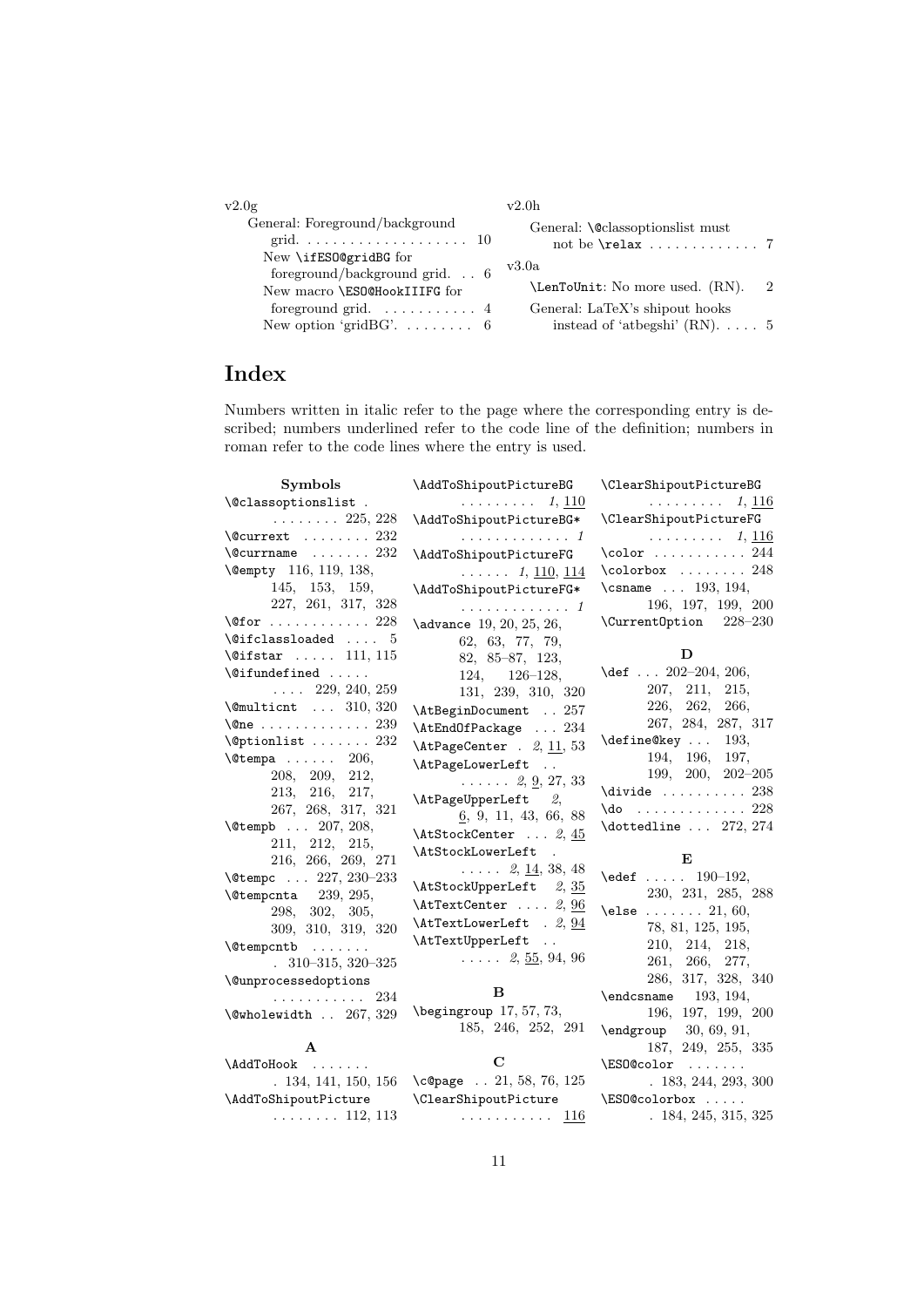```
\ESO@div 236, 294, 297,
      301, 304, 308, 318
\ESO@dvipsfalse 164, 258
\ESO@dvipstrue . . . . 263
\ESO@fcolorbox . . . .
      . . . . 182, 251, 331
\ESO@gap . . . . . 174,
      192, 267, 272, 274
\ESO@gridBGfalse . . 165
\ESO@gridcolor 171,
      202, 278, 300, 331
\ESO@gridDelta 170,
      192, 285, 288,
      301, 304, 305,
      308, 309, 312,
      318, 319, 322, 330
\ESO@griddelta . . . .
       . 169, 191, 285,
      288, 294, 297, 298
\ESO@gridDeltaY . . .
       . 170, 285, 288,
      302, 309, 319, 330
\ESO@griddeltaY . . .
      . 169, 285, 288, 295
\ESO@gridfalse . . . . 164
\ESO@gridlines . . . .
      . 176, 180, 181, 279
\ESO@gridpicture . .
      \ldots 290, 339, 341
\ESO@gridunit . . . . .
      . 167, 190, 237, 292
\ESO@gridunitname .
       . . . . . . . . 166,
       190, 317, 328, 332
\ESO@Hline . . . 180, 303
\ESO@hline 178, 272, 296
\ES0@HookI ... 104, 107
\ESO@HookIBG . . . . . .
       \ldots 4, 98, 107,
      111, 116, 137, 152
\ESO@HookIFG . 4, 101,
      115, 119, 144, 158
\ES0@HookII . . . 105, 108
\ESO@HookIIBG . . . . .
       4, 99, 108, 111,
      137, 138, 152, 153
\ESO@HookIIFG . . . . .
       \ldots 4, 102, 115,
      144, 145, 158, 159
\ES0@HookIII . . 106, 109
\ESO@HookIIIBG 4, 100,
      109, 137, 152, 339
\ESO@HookIIIFG . . 4,
       103, 144, 158, 341
```
 $\ESO@i$ sMEMOIR ...  $\underline{4}$ , 15, 36, 46, 55, 120 \ESO@labelfactor . . . 168, 191, 313, 323 \ESO@MEMOIR@corr . . . . . . 121, 135, 142 \ESO@subgridcolor . . 172, 203, 278, 293 \ESO@subgridlines . . 177–179, 272, 274 \ESO@subgridstyle .  $\ldots$  173, 204, 268  $\verb+\ESO@tempdima~~. . . ~ 2,$ 18–20, 22, 28, 59, 61–63, 67, 74, 77, 79, 82, 89, 122–124, 126–128, 136, 143, 237–239, 313, 314, 323, 324 \ESO@tempdimb . . . . .  $\ldots$  3, 24–26, 28, 65, 67, 84– 87, 89, 130, 131, 136, 143, 237, 238 \ESO@texcoordfalse . . . . . . . . . 165, 195 \ESO@texcoordtrue . 195 \ESO@Vline . . . 181, 306 \ESO@vline 179, 274, 299 \ESO@yoffsetI . . . . .  $\ldots$  7, 130, 151, 157, 175, 284, 287 \ESO@yoffsetII 175, 284, 287, 298, 305 \evensidemargin . . . 79 F \fbox . . . . . . . . 182, 186 \fboxrule . . . . 186, 329 \fboxsep . . . . . 247, 253 \fcolorbox . . . . . . . 254 \fi . . 23, 64, 80, 83, 129, 195, 220– 222, 263, 264, 266, 280, 281, 289, 316, 317, 326, 333, 342, 343 \filename@base .... 263 \filename@parse ... 262 \fontsize ........ 307 G \g@addto@macro . . . . . 111, 115, 339, 341

\global ... 116, 119, 138, 145, 153, 159  $\sqrt{\text{gridSetup}}$  . . 1, 189, 209, 213, 217, 219 H  $\headh \neq 86$  $\headsep$  . . . . . . . . . 87 I \if@tempswa . . . . . . . 195 \if@twoside . 21, 75, 125 \ifESO@dvips . . 164, 266 \ifESO@grid . . . 164, 337 \ifESO@gridBG . 165, 338 \ifESO@texcoord 165, 283 \IfFileExists . 241, 269 \ifnum . . . . . . . 311, 321 \ifodd ... 21, 58, 76, 125 \ifx . . . . . . 208, 212, 216, 261, 263, 268, 278, 317, 328 L  $\Lambda$ ...... 1, 1 \let . . . . . 33, 43, 53, 107–109, 113, 116, 118, 119, 138, 145, 153, 159, 227, 234, 244 \line . . . . . . . . 178–181 M \makebox . . 315, 325, 330 \multiply .... 312, 322 \multiput . 295, 298, 302, 305, 309, 319 N  $\neq$  . . . . . . . . 2, 3 \newif . . . . . . . 164, 165  $\noormal$  ....... 232 \nointerlineskip .. . . . . . . . . 133, 149 \normalcolor ...... 334 \normalfont . . . . . . . 307 O \oddsidemargin . . 77, 82 P \p@ . . . . . . . . . . . . . 213 \paperheight . . . . . .  $\ldots$  10, 12, 25, 284, 287, 294, 299, 301, 306, 318

\Gin@driver . . . 261, 262